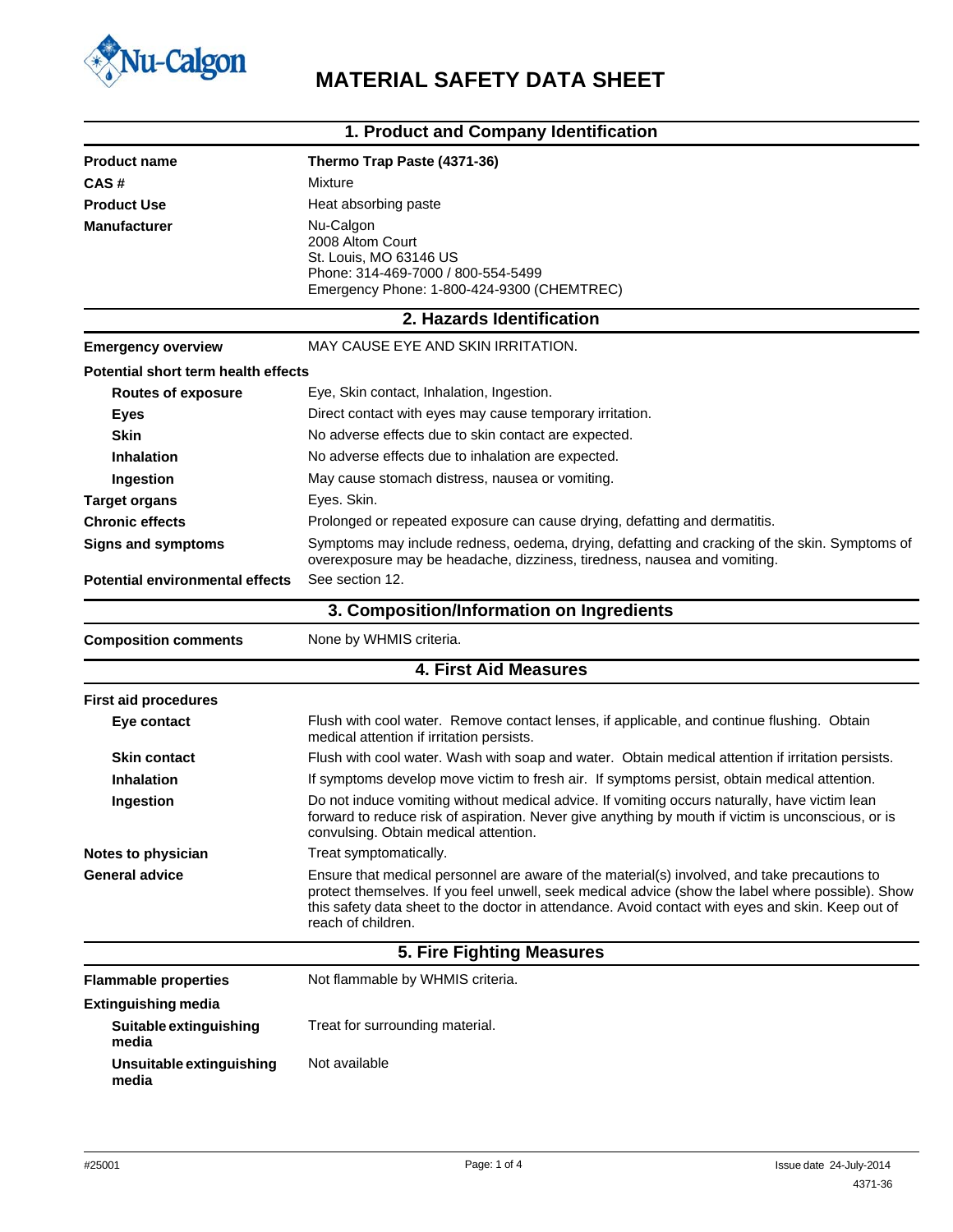| <b>Protection of firefighters</b>                    |                                                                                                                                                                                                                                                                                                                                                                                                             |  |  |
|------------------------------------------------------|-------------------------------------------------------------------------------------------------------------------------------------------------------------------------------------------------------------------------------------------------------------------------------------------------------------------------------------------------------------------------------------------------------------|--|--|
| <b>Specific hazards arising</b><br>from the chemical | Not available                                                                                                                                                                                                                                                                                                                                                                                               |  |  |
| <b>Protective equipment for</b><br>firefighters      | Firefighters should wear full protective clothing including self contained breathing apparatus.                                                                                                                                                                                                                                                                                                             |  |  |
| <b>Hazardous combustion</b><br>products              | May include and are not limited to: Oxides of carbon.                                                                                                                                                                                                                                                                                                                                                       |  |  |
| <b>Explosion data</b>                                |                                                                                                                                                                                                                                                                                                                                                                                                             |  |  |
| Sensitivity to mechanical<br>impact                  | Not available.                                                                                                                                                                                                                                                                                                                                                                                              |  |  |
| <b>Sensitivity to static</b><br>discharge            | Not available.                                                                                                                                                                                                                                                                                                                                                                                              |  |  |
|                                                      | <b>6. Accidental Release Measures</b>                                                                                                                                                                                                                                                                                                                                                                       |  |  |
| <b>Personal precautions</b>                          | Keep unnecessary personnel away. Keep people away from and upwind of spill/leak. Do not touch<br>damaged containers or spilled material unless wearing appropriate protective clothing.                                                                                                                                                                                                                     |  |  |
| <b>Environmental precautions</b>                     | Do not discharge into lakes, streams, ponds or public waters.                                                                                                                                                                                                                                                                                                                                               |  |  |
| <b>Methods for containment</b>                       | Stop leak if you can do so without risk. Prevent entry into waterways, sewers, basements or<br>confined areas.                                                                                                                                                                                                                                                                                              |  |  |
| Methods for cleaning up                              | Following product recovery, flush area with water. Before attempting clean up, refer to hazard data<br>given above. Small spills may be absorbed with non-reactive absorbent and placed in suitable,<br>covered, labelled containers. Prevent large spills from entering sewers or waterways. Contact<br>emergency services and supplier for advice. Never return spills to original containers for re-use. |  |  |
|                                                      | 7. Handling and Storage                                                                                                                                                                                                                                                                                                                                                                                     |  |  |
| <b>Handling</b>                                      | Use only with adequate ventilation.<br>Avoid breathing vapours or mists of this product.<br>Avoid contact with eyes, skin and clothing.<br>When using do not eat or drink.<br>Wash thoroughly after handling.<br>Use good industrial hygiene practices in handling this material.<br>Keep container tightly closed.                                                                                         |  |  |
| <b>Storage</b>                                       | Store in a closed container away from incompatible materials.<br>Keep out of reach of children.                                                                                                                                                                                                                                                                                                             |  |  |
|                                                      | 8. Exposure Controls/Personal Protection                                                                                                                                                                                                                                                                                                                                                                    |  |  |
| <b>Exposure limits</b>                               | Not applicable.                                                                                                                                                                                                                                                                                                                                                                                             |  |  |
| <b>Engineering controls</b>                          | General ventilation normally adequate.                                                                                                                                                                                                                                                                                                                                                                      |  |  |
| Personal protective equipment                        |                                                                                                                                                                                                                                                                                                                                                                                                             |  |  |
| <b>Eye/Face protection</b>                           | Wear safety glasses with side shields. Safety glasses if eye contact is possible.                                                                                                                                                                                                                                                                                                                           |  |  |
| <b>Hand protection</b>                               | Impervious gloves. Confirm with reputable supplier first. Rubber gloves. Confirm with a reputable<br>supplier first.                                                                                                                                                                                                                                                                                        |  |  |
| Skin and body protection                             | As required by employer code.                                                                                                                                                                                                                                                                                                                                                                               |  |  |
| <b>Respiratory protection</b>                        | Where exposure guideline levels may be exceeded, use an approved NIOSH respirator.                                                                                                                                                                                                                                                                                                                          |  |  |
| <b>General hygiene</b><br>considerations             | Wash hands before breaks and immediately after handling the product. Handle in accordance with<br>good industrial hygiene and safety practices. When using do not eat or drink.                                                                                                                                                                                                                             |  |  |
|                                                      | 9. Physical and Chemical Properties                                                                                                                                                                                                                                                                                                                                                                         |  |  |
| Appearance                                           | Paste.                                                                                                                                                                                                                                                                                                                                                                                                      |  |  |
| <b>Colour</b>                                        | Grey to White.                                                                                                                                                                                                                                                                                                                                                                                              |  |  |
| <b>Form</b>                                          | Paste                                                                                                                                                                                                                                                                                                                                                                                                       |  |  |
| <b>Odour</b>                                         | Odourless                                                                                                                                                                                                                                                                                                                                                                                                   |  |  |
| <b>Odour threshold</b>                               | Not available.                                                                                                                                                                                                                                                                                                                                                                                              |  |  |
| <b>Physical state</b>                                | Liquid.                                                                                                                                                                                                                                                                                                                                                                                                     |  |  |
| рH                                                   | Not available.                                                                                                                                                                                                                                                                                                                                                                                              |  |  |
| <b>Freezing point</b>                                | Not available.                                                                                                                                                                                                                                                                                                                                                                                              |  |  |
| <b>Boiling point</b>                                 | Not available.                                                                                                                                                                                                                                                                                                                                                                                              |  |  |
|                                                      |                                                                                                                                                                                                                                                                                                                                                                                                             |  |  |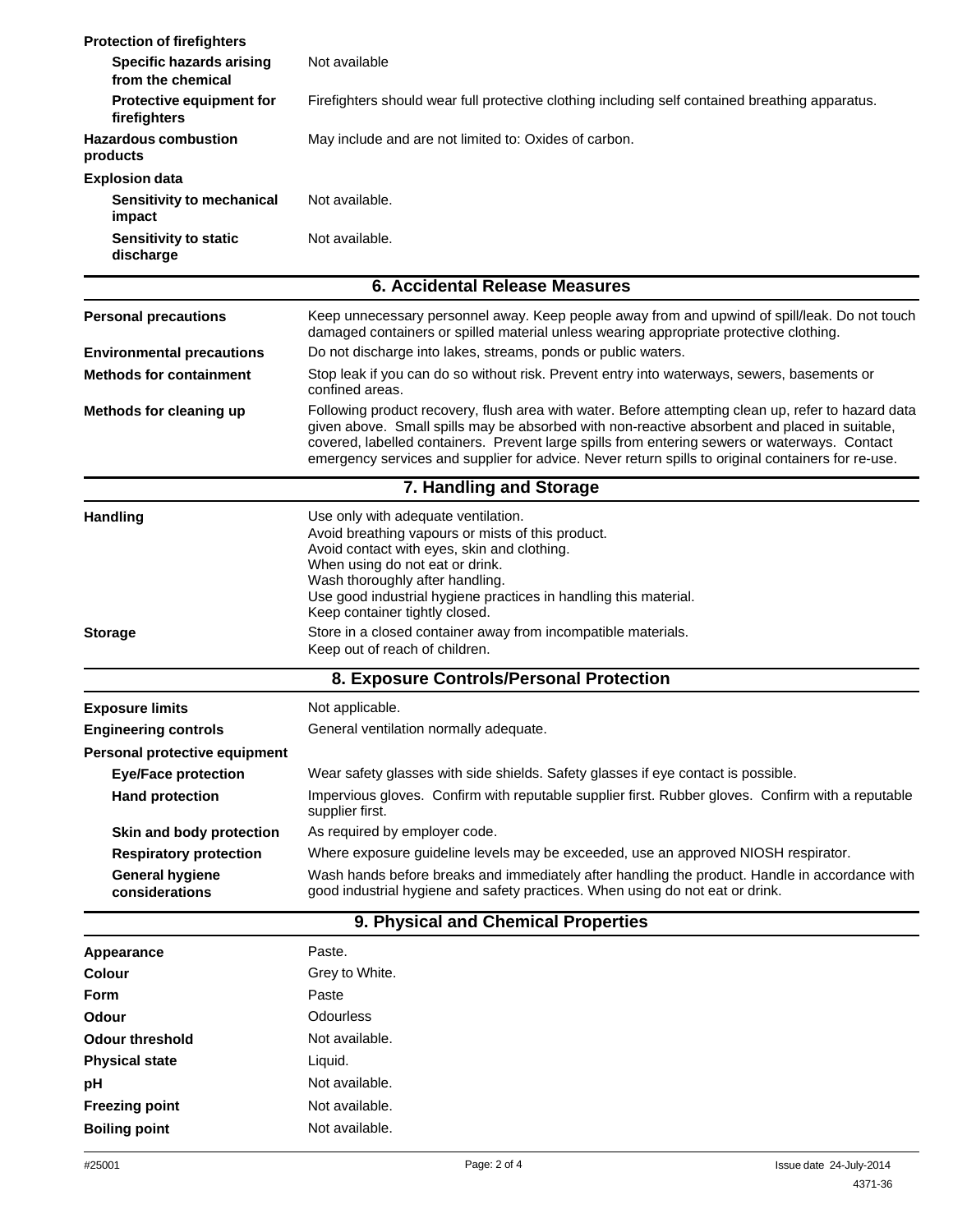| Pour point                                               | Not available. |
|----------------------------------------------------------|----------------|
| <b>Evaporation rate</b>                                  | Not available  |
| <b>Flash point</b>                                       | Not available. |
| <b>Auto-ignition temperature</b>                         | Not available. |
| <b>Flammability Limits in Air,</b><br>Upper, % by Volume | Not available. |
| <b>Flammability Limits in Air,</b><br>Lower, % by Volume | Not available. |
| <b>Heat of combustion</b>                                | Not available. |
| Vapour pressure                                          | 15.5 mm Hg     |
| Vapour density                                           | Not available. |
| <b>Specific gravity</b>                                  | 1.02           |
| <b>Partition coefficient</b><br>(n-octanol/water)        | Not available. |
| <b>Solubility (Water)</b>                                | Not available. |
| <b>Relative density</b>                                  | Not available. |
| <b>Viscosity</b>                                         | Viscous        |
| <b>VOC</b>                                               | Not available  |
| <b>Percent volatile</b>                                  | Not available  |
|                                                          |                |

## **10. Stability and Reactivity**

| <b>Reactivity</b>                            | This product may react with strong oxidising agents.  |
|----------------------------------------------|-------------------------------------------------------|
| <b>Possibility of hazardous</b><br>reactions | Hazardous polymerisation does not occur.              |
| <b>Chemical stability</b>                    | Stable under recommended storage conditions.          |
| <b>Conditions to avoid</b>                   | Do not mix with other chemicals.                      |
| Incompatible materials                       | Acids. Strong oxidising agents.                       |
| <b>Hazardous decomposition</b><br>products   | May include and are not limited to: Oxides of carbon. |

## **11. Toxicological Information**

| <b>Effects of acute exposure</b>                              |                                                                      |  |
|---------------------------------------------------------------|----------------------------------------------------------------------|--|
| Eye contact                                                   | Direct contact with eyes may cause temporary irritation.             |  |
| <b>Skin contact</b>                                           | No adverse effects due to skin contact are expected.                 |  |
| <b>Inhalation</b>                                             | No adverse effects due to inhalation are expected.                   |  |
| Ingestion                                                     | May cause stomach distress, nausea or vomiting.                      |  |
| <b>Sensitisation</b>                                          | Non-hazardous by WHMIS criteria.                                     |  |
| <b>Chronic effects</b>                                        | The finished product is not expected to have chronic health effects. |  |
| Carcinogenicity                                               | Non-hazardous by WHMIS criteria.                                     |  |
| <b>Mutagenicity</b>                                           | Non-hazardous by WHMIS criteria.                                     |  |
| <b>Reproductive effects</b>                                   | Non-hazardous by WHMIS criteria.                                     |  |
| <b>Teratogenicity</b>                                         | Non-hazardous by WHMIS criteria.                                     |  |
| <b>Name of Toxicologically</b><br><b>Synergistic Products</b> | Not available.                                                       |  |

## **12. Ecological Information**

| <b>Ecotoxicity</b>                           | Not available. |
|----------------------------------------------|----------------|
| Persistence and degradability Not available. |                |
| Bioaccumulation/accumulation                 | Not available  |
| <b>Mobility in environmental</b><br>media    | Not available. |
| <b>Environmental effects</b>                 | Not available. |